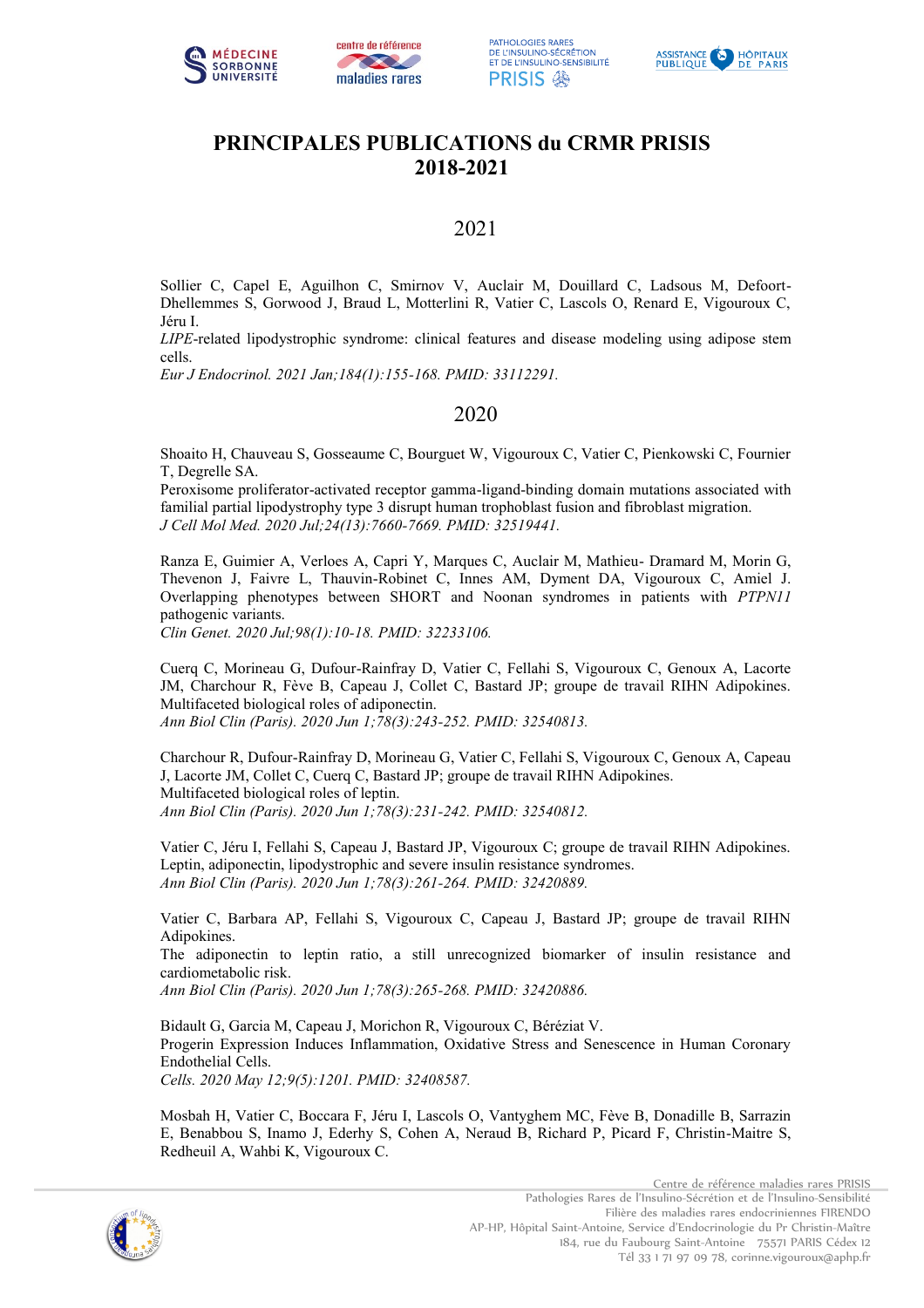



**PATHOLOGIES RARES DE L'INSULINO-SÉCRÉTION<br>ET DE L'INSULINO-SÉCRÉTION<br>ET DE L'INSULINO-SENSIBILITÉ** PRISIS 參



Looking at New Unexpected Disease Targets in *LMNA*-Linked Lipodystrophies in the Light of Complex Cardiovascular Phenotypes: Implications for Clinical Practice. *Cells. 2020 Mar 20;9(3):765. PMID: 32245113.*

Mosbah H, Vatier C, Boccara F, Jéru I, Vantyghem MC, Donadille B, Wahbi K, Vigouroux C. Cardiovascular complications of lipodystrophic syndromes - focus on laminopathies. *Ann Endocrinol (Paris). 2020 Mar 4:S0003-4266(20)30037-8. Epub ahead of print. PMID: 32201029.*

Costemale-Lacoste JF, Asmar KE, Rigal A, Martin S, Kader Ait Tayeb AE, Colle R, Becquemont L, Fève B, Corruble E.

Severe insomnia is associated with metabolic syndrome in women over 50 years with major depression treated in psychiatry settings: a METADAP report. *J Affect Disord. 2020 Mar 1;264:513-518. PMID: 32056777.*

Ceccarini G, Magno S, Pelosini C, Ferrari F, Sessa MR, Scabia G, Maffei M, Jéru I, Lascols O, Vigouroux C, Santini F.

Congenital Generalized Lipoatrophy (Berardinelli-Seip Syndrome) Type 1: Description of Novel *AGPAT2* Homozygous Variants Showing the Highly Heterogeneous Presentation of the Disease. *Front Endocrinol (Lausanne). 2020 Feb 14;11:39. PMID: 32117065.*

von Schnurbein J, Adams C, Akinci B, Ceccarini G, D'Apice MR, Gambineri A, Hennekam RCM, Jéru I, Lattanzi G, Miehle K, Nagel G, Novelli G, Santini F, Santos Silva E, Savage DB, Sbraccia P, Schaaf J, Sorkina E, Tanteles G, Vantyghem MC, Vatier C, Vigouroux C, Vorona E, Araújo-Vilar D, Wabitsch M.

European lipodystrophy registry: background and structure. *Orphanet J Rare Dis. 2020 Jan 15;15(1):17. PMID: 31941540.*

#### 2019

Sollier C, Vatier C, Capel E, Lascols O, Auclair M, Janmaat S, Fève B, Jéru I, Vigouroux C. Lipodystrophic syndromes: From diagnosis to treatment. *Ann Endocrinol (Paris). 2020 Feb;81(1):51-60. Epub 2019 Dec 16. PMID: 31982105.*

Jéru I, Vantyghem MC, Bismuth E, Cervera P, Barraud S; *PLIN1*-Study Group, Auclair M, Vatier C, Lascols O, Savage DB, Vigouroux C. Diagnostic Challenge in *PLIN1*-Associated Familial Partial Lipodystrophy.

*J Clin Endocrinol Metab. 2019 Dec 1;104(12):6025-6032. PMID: 31504636.*

Jehl A, Cugnet-Anceau C, Vigouroux C, Legeay AL, Dalle S, Harou O, Marchand L, Lascols O, Caussy C, Thivolet C, Laville M, Disse E.

Acquired Generalized Lipodystrophy: A New Cause of Anti-PD-1 Immune-Related Diabetes. *Diabetes Care. 2019 Oct;42(10):2008-2010. PMID: 31434650.*

Martin S, Colle R, El Asmar K, Rigal A, Vievard A, Feve B, Becquemont L, Verstuyft C, Corruble E.

HOMA-IR increase after antidepressant treatment in depressed patients with the Met allele of the Val66Met *BDNF* genetic polymorphism.

*Psychol Med. 2019 Oct;49(14):2364-2369. PMID: 30526722.*

Lagathu C, Béréziat V, Gorwood J, Fellahi S, Bastard JP, Vigouroux C, Boccara F, Capeau J. Metabolic complications affecting adipose tissue, lipid and glucose metabolism associated with HIV antiretroviral treatment.

*Expert Opin Drug Saf. 2019 Sep;18(9):829-840. PMID: 31304808.*

Fastenackels S, Sauce D, Vigouroux C, Avettand-Fènoël V, Bastard JP, Fellahi S, Nailler L, Arezes E, Rouzioux C, Warszawski J, Viard JP, Appay V; ANRS Co19 COVERTE Study Group.

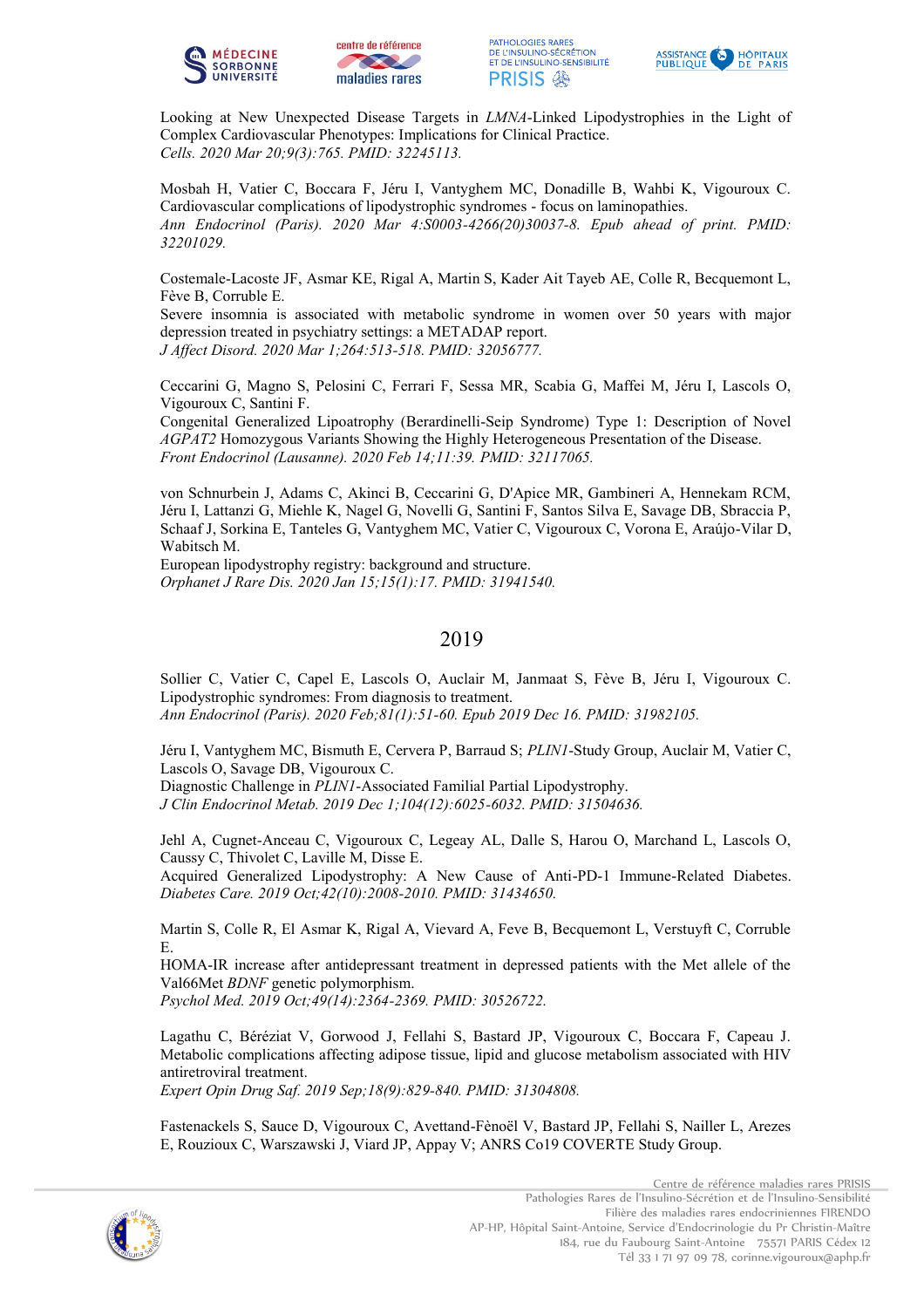



**PATHOLOGIES RARES DE L'INSULINO-SÉCRÉTION<br>ET DE L'INSULINO-SÉCRÉTION<br>ET DE L'INSULINO-SENSIBILITÉ PRISIS 參** 



HIV-mediated immune aging in young adults infected perinatally or during childhood. *AIDS. 2019 Sep 1;33(11):1705-1710. PMID: 31149945.*

Kwapich M, Lacroix D, Espiard S, Ninni S, Brigadeau F, Kouakam C, Degroote P, Laurent JM, Tiffreau V, Jannin A, Humbert L, Ben Hamou A, Tard C, Ben Yaou R, Lamblin N, Klug D, Richard P, Vigouroux C, Bonne G, Vantyghem MC; Diamenord–AEDNL Working Group. Cardiometabolic assessment of lamin A/C gene mutation carriers: a phenotype-genotype correlation. *Diabetes Metab. 2019 Sep;45(4):382-389. PMID: 30287275.*

Wahbi K, Ben Yaou R, Gandjbakhch E, Anselme F, Gossios T, Lakdawala NK, Stalens C, Sacher F, Babuty D, Trochu JN, Moubarak G, Savvatis K, Porcher R, Laforêt P, Fayssoil A, Marijon E, Stojkovic T, Béhin A, Leonard-Louis S, Sole G, Labombarda F, Richard P, Metay C, Quijano-Roy S, Dabaj I, Klug D, Vantyghem MC, Chevalier P, Ambrosi P, Salort E, Sadoul N, Waintraub X, Chikhaoui K, Mabo P, Combes N, Maury P, Sellal JM, Tedrow UB, Kalman JM, Vohra J, Androulakis AFA, Zeppenfeld K, Thompson T, Barnerias C, Bécane HM, Bieth E, Boccara F, Bonnet D, Bouhour F, Boulé S, Brehin AC, Chapon F, Cintas P, Cuisset JM, Davy JM, De Sandre-Giovannoli A, Demurger F, Desguerre I, Dieterich K, Durigneux J, Echaniz-Laguna A, Eschalier R, Ferreiro A, Ferrer X, Francannet C, Fradin M, Gaborit B, Gay A, Hagège A, Isapof A, Jeru I, Juntas Morales R, Lagrue E, Lamblin N, Lascols O, Laugel V, Lazarus A, Leturcq F, Levy N, Magot A, Manel V, Martins R, Mayer M, Mercier S, Meune C, Michaud M, Minot-Myhié MC, Muchir A, Nadaj-Pakleza A, Péréon Y, Petiot P, Petit F, Praline J, Rollin A, Sabouraud P, Sarret C, Schaeffer S, Taithe F, Tard C, Tiffreau V, Toutain A, Vatier C, Walther-Louvier U, Eymard B, Charron P, Vigouroux C, Bonne G, Kumar S, Elliott P, Duboc D.

Development and Validation of a New Risk Prediction Score for Life-Threatening Ventricular Tachyarrhythmias in Laminopathies.

*Circulation. 2019 Jul 23;140(4):293-302. PMID: 31155932.*

Vatier C, Kalbasi D, Vantyghem MC, Lascols O, Jéru I, Daguenel A, Gautier JF, Buyse M, Vigouroux C.

Adherence with metreleptin therapy and health self-perception in patients with lipodystrophic syndromes.

*Orphanet J Rare Dis. 2019 Jul 12;14(1):177. PMID: 31300002.*

Sollier M, Halbron M, Donadieu J, Idbaih A, Cohen Aubart F, Vigouroux C, Auclair M, Bourron O, Bastin M, Béra G, Touraine P, Young J, Mosbah H, Hartemann A, Andreelli F, Amouyal C. Diabetes Mellitus, Extreme Insulin Resistance, and Hypothalamic-Pituitary Langerhans Cells Histiocytosis.

*Case Rep Endocrinol. 2019 Jun 23;2019:2719364. PMID: 31341684.*

Vatier C, Vantyghem MC, Storey C, Jéru I, Christin-Maitre S, Fève B, Lascols O, Beltrand J, Carel JC, Vigouroux C, Bismuth E.

Monogenic forms of lipodystrophic syndromes: diagnosis, detection, and practical management considerations from clinical cases.

*Curr Med Res Opin. 2019 Mar;35(3):543-552. PMID: 30296183.*

Kuhn E, Lamribet K, Viengchareun S, Le Menuet D, Fève B, Lombès M. UCP1 transrepression in Brown Fat in vivo and mineralocorticoid receptor anti-thermogenic effects. *Ann Endocrinol (Paris). 2019 Feb;80(1):1-9. PMID: 30236456.*

Bensmaïne F, Benomar K, Espiard S, Vahe C, Le Mapihan K, Lion G, Lemdani M, Chazard E, Ernst O, Vigouroux C, Pigny P, Vantyghem MC. Irisin levels in *LMNA*-associated partial lipodystrophies. *Diabetes Metab. 2019 Jan;45(1):67-75. PMID: 30165155.*

## 2018